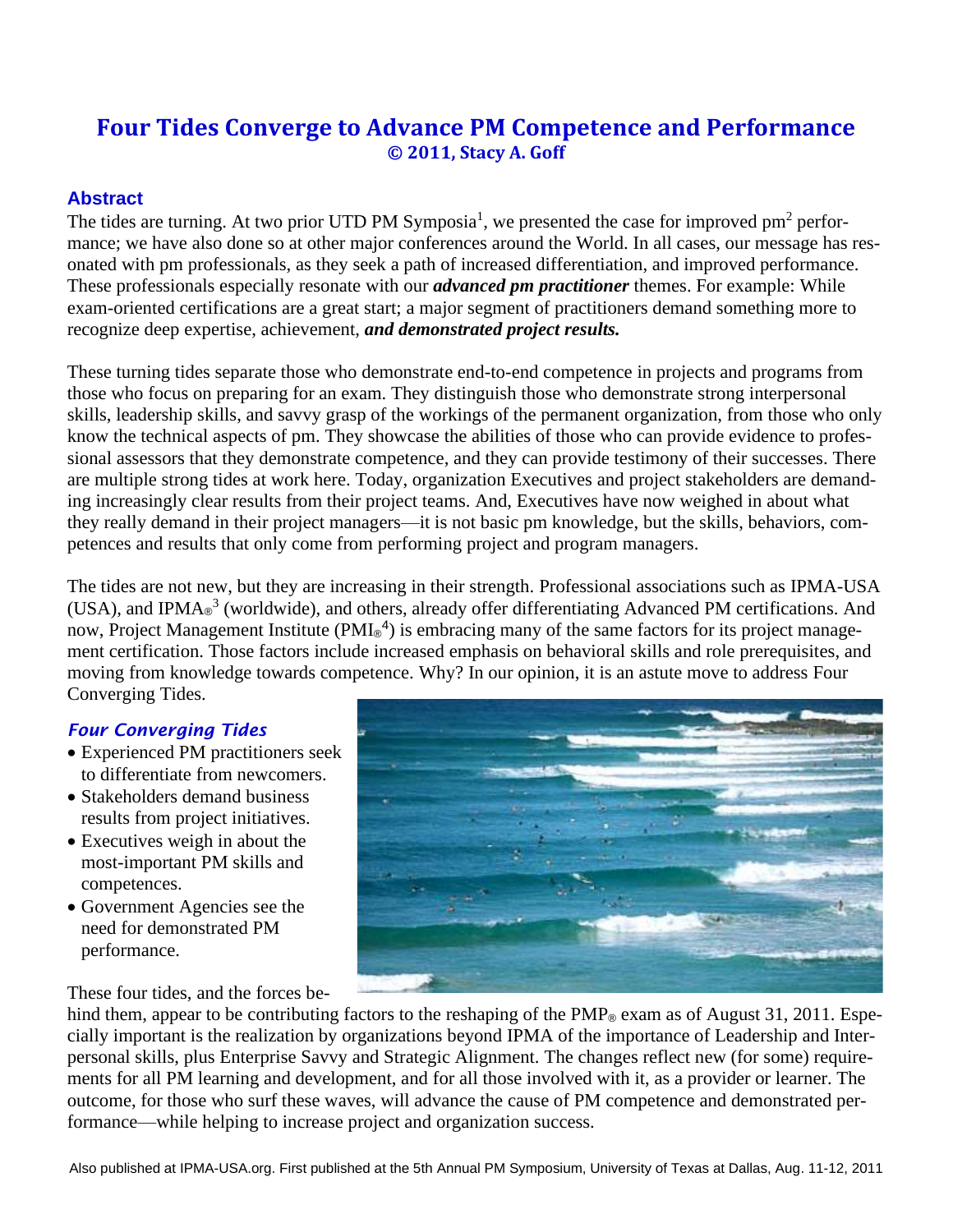## **Introduction: At the Beach, Watching the Tides**

Sitting at the beach on a nice day, it is interesting to watch the waves, as the tides surge in and slink out. A passive, relaxing activity, what we see on the surface often belies the turbulence below. Similarly, the surface of project management certifications appears relatively calm, but the activity beneath the waves portends a tsunami of change, for individuals, project teams, and organizations. Are you aware of, or soon to be a victim of the next "monster sneaker wave?" For today's experienced pm practitioner or professional, this is a good time to watch your shoreline, and develop your risk management strategy. Otherwise, you may find yourself swept away with the tides.

# **1. Experienced PM practitioners seek to differentiate from newcomers.**

At its inception, the PMP was an entry-level certification. Despite the assertions of some enterprising testpreparation training companies, and despite the strengthening of its prerequisites, and improvements in the exam's validity over the last 15 years, it remains a basic certification. This to the chagrin of several groups: Those daring early-adopters who earned it pre-1995, and those since who have considered its value and renewed at least once.

Today, when we speak of the strengths of Advanced PM Certifications, our message resonates with most pm practitioners, including many with PMPs. Some voice concern that the certification has inundated what was formerly a relatively exclusive market. They are concerned about the ease with which newcomers gain the certification by taking preparation courses, while perhaps not always demonstrating effective project management. Many are chagrined by cert preparation courses that coach, *"forget all you know about pm, just remember to answer the questions the right way."* And meanwhile, the numbers of PMPs continues to grow.

Much of that growth is now occurring in the rest of the World, as the North American market (at least for those who are currently interested) nears saturation. For example, go to any PMI<sub>®</sub> chapter meeting, and ask the question: "Who has your PMP?" And the raised hands range from the majority to nearly unanimous. Of course, worldwide we see a huge pool of candidates: In the mid-1990s, PMI stated that there were perhaps 250K project managers in the World. Your author countered that ¾ of the World's population were project managers; they just didn't consider themselves one—yet. We still hold that viewpoint. And yet, for those of us raising our hands, are all our projects consistently successful? If so, why? If not, then why not?

We witnessed a major market shift in pm development interests in the mid-90s when the content of phone calls with potential PM Training clients changed. After a brief discussion, we often found ourselves having to ask, *"Are you trying to improve PM Performance, or to merely get people certified?"* Sadly, the two paths were **always mutually exclusive**, with different curricula, different learning methods, different coaching, and completely different measures of success.

Experienced, competent and performing project managers who are also PMPs actively seek added ways to differentiate from the hordes of others who are certified. Many tout their experience and accomplishments. Some embrace the PRINCE2 certification. Others are adding certificates from Universities; still others are paying for "mail-order certifications." Anything to stand out from the crowd, is the rule!

#### *Advanced PM Certifications*

Opportunities exist for those who have the range of experience, interpersonal skills and success, to move beyond entry-level certifications. These special practitioners become *role-certified* in a range of advanced pm certifications. Both PMI and IPMA offer advanced role-specific certifications; PgMP®, Program Management Professional, is one option. It applies a performance competence approach, using a knowledge-based exam, and a peer assessment of program performance.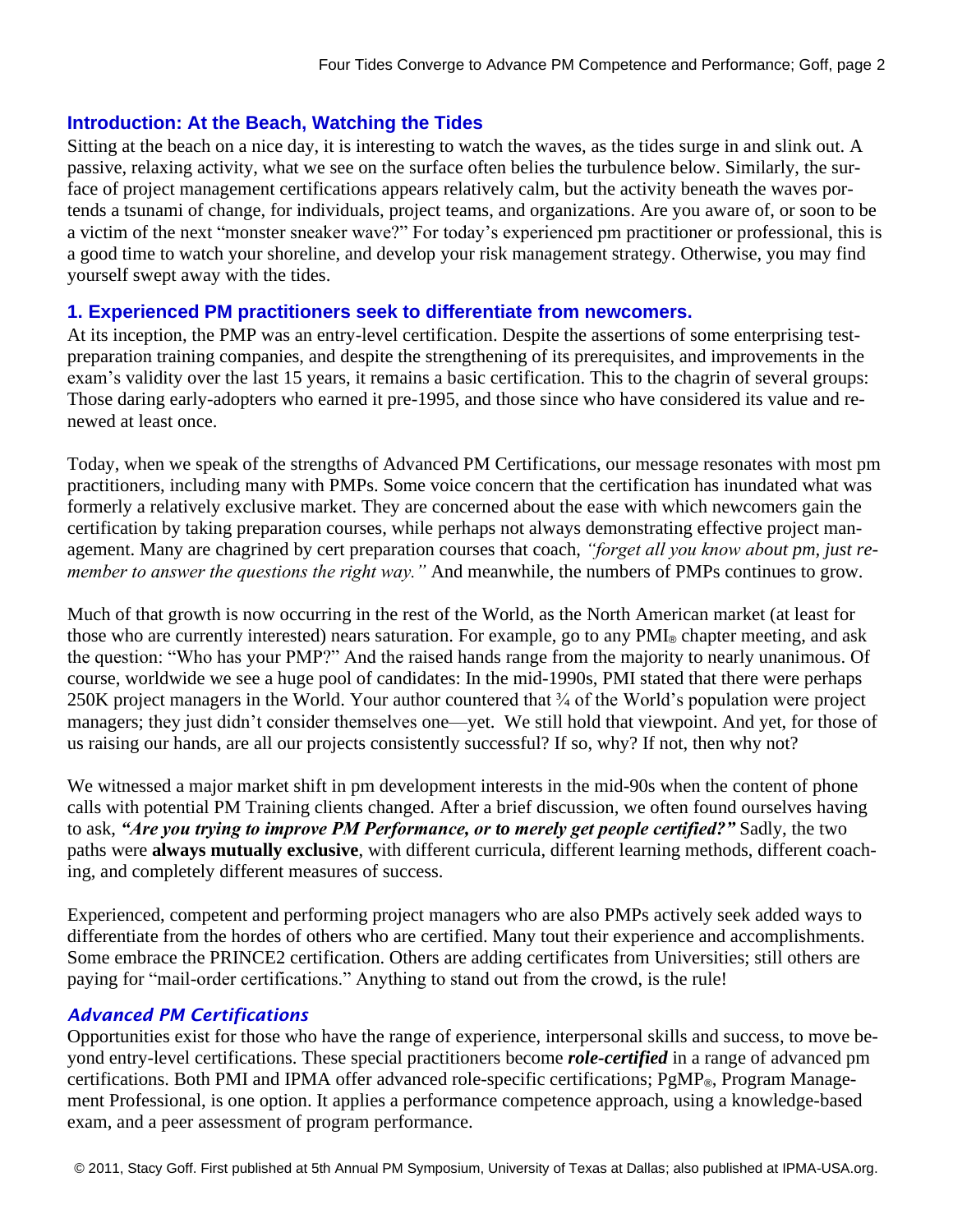While PgMP may appear to be having a slow start, it is actually growing faster than did the PMP in its early years. One concern that contributes to the apparently slow uptake is the significantly-greater rigor of this certification, compared to the PMP—a lament at chapter meetings.

IPMA-USA offers IPMA's role-targeted Advanced Certification suite (see Figure 1 below, from a 2009 blog post by the author). The suite begins with an entry-level, exam-based certification, IPMA Level-D®, Project Associate. This is great for team members, and for practitioners of project-related professions. Next are the advanced, role-based credentials: IPMA Level-C® certifies Project Managers; IPMA Level-B® certifies Senior Project Managers of complex projects, and Program Managers. IPMA Level-A® assesses and certifies Program Managers of complex programs, and Projects Directors in project-oriented organizations.



**Figure 1: Role and Rigor in PM Certifications**

And so, back to the question mentioned earlier: *Are you trying to improve PM Performance, or to merely get people certified?* If you really intend to improve pm performance, you need advanced PM certifications. They stand out from entry-level certifications in these ways:

- They are Role-based, not generic;
- You cannot cram for them: they measure experience and performance;
- Their higher rigor offers differentiation;
- They cover a broader range of competence elements;
- They verify competence, and attest to demonstrated performance.

The advanced role-based certifications' rigor includes a requirement of end-to-end experience across the initiative's life cycle, and against the entire range of performance competence criteria. They engage professional assessors, who verify that each certificant demonstrates the type of experience, competence and performance that stakeholders and executives demand in their project and program managers.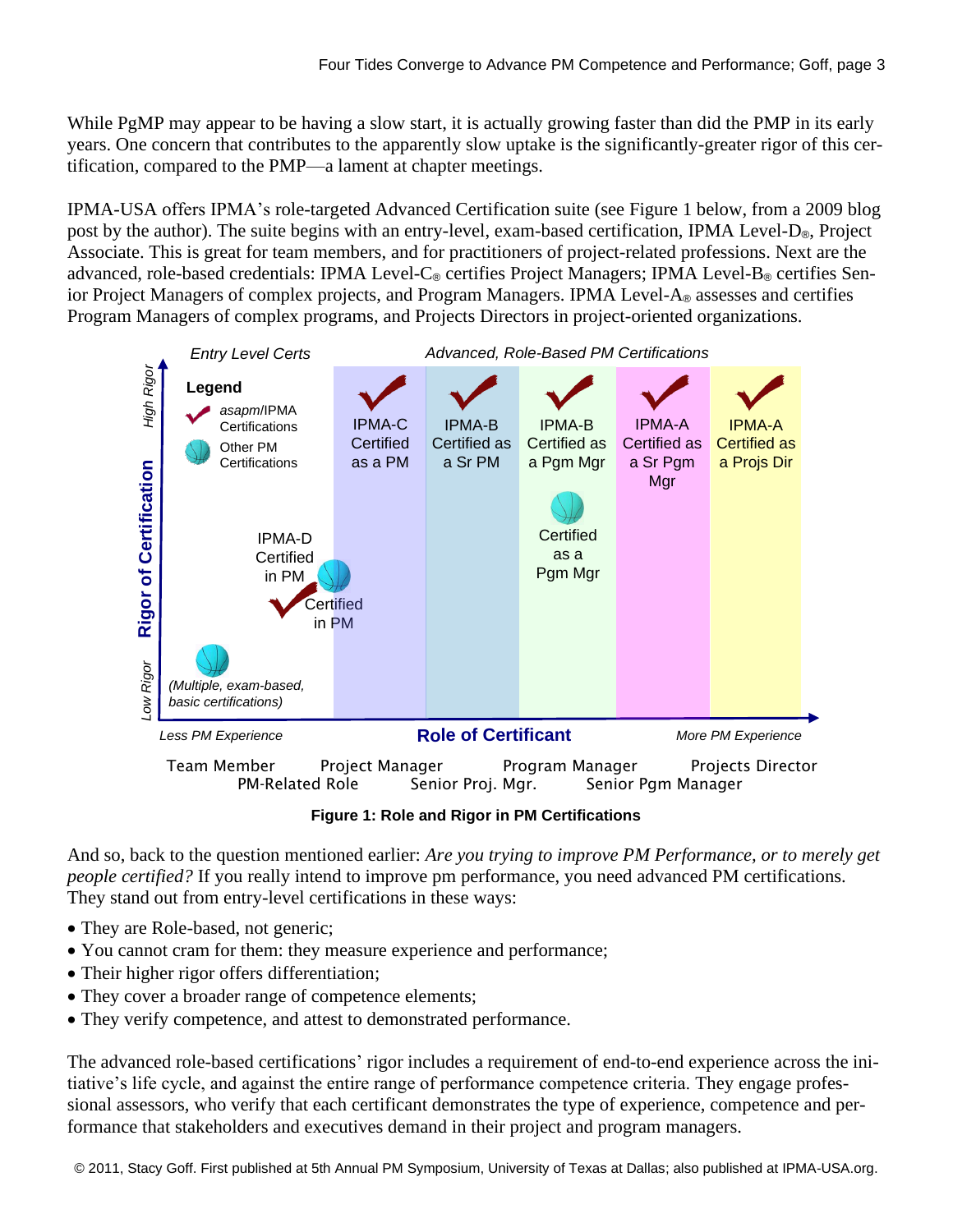One objection to advanced certifications is their cost. It does cost more to engage professional assessors than to assess using an exam. On the other hand, many exam participants for other certifications take "prep courses;" so for them, the total cost of an exam-based certification can be more than that of the advanced certifications. Note that IPMA-USA certifications depend more on common sense and experience than exam prep. **Your bottom line:** Depending on the level of differentiation you desire, and the project and program manager roles you competently perform, those who wish to stand out from the crowd now have that option.

# **2. Stakeholders demand business results from project initiatives.**

#### *Value of Project Management*

While individuals have concerns about a market flooded with others having the same certification, many stakeholders have questioned the value proposition of it all. With hundreds of thousands of practitioners certified in project management knowledge, many organizations' managers, disappointed in project results, wonder if they are receiving any return on investment. Contributing to the concern is the billions of dollars spent worldwide in cert-prep training, with no apparent increase in levels of project success.

Being pro-active and market sensitive, PMI funded a study that resulted in a very useful book: *Researching the Value of Project Management*, by Janice Thomas, PhD, and Mark Mullaly, PMP. \$1.6M later, and published in 2008, the book and study results present the case for pm value in specific instances, and overall. Predictably, the value was difficult to measure, in part because of organizations' reluctance to quantify value in classic measures such as return on investment. The book discusses *intangible benefits*; and a range of complicating factors, such as organizational maturity, national cultures, and more. An excellent effort, we recommend the book to anyone who desires to understand the difficulties in measuring the value of pm.

#### *The Missing Ingredients in PM Performance*

PM Performance begins with individuals who know their job responsibilities, and who perform them well. Project Managers aren't the only ones who can improve pm performance. Team Members, Sponsors, Resource Managers and PMO consultants all have a hand in project success. Thus, one question to ask in improving business results is, *where do the greatest improvement opportunities exist?* We in IPMA-USA use a *PM Competence Model* to identify and assess the criteria (against 48 Elements of the USA National Competence Baseline, USA-NCB) that each of the above roles must fulfill, at the level of achievement they must demonstrate. An organization or team gains very little benefit by further improving the performance of those who are already 95% competent, while ignoring those who are only 10% so.

#### *Tides are Rising: Organizational Assessments*

Demands of project stakeholders affect the rising tides. Our consulting firm has used organizational PM assessments since 1982 to determine the best use of organization funds in pursuit of increased project and program performance. And when the Information Technologybased Maturity Models became popular in the late-1980s, we used them for our IT assessments.



However, most of these models neglect one major area

of pm performance: How people manage the interpersonal aspects of their initiatives. We had observed from our earliest consulting engagements that the hard-to-measure soft factors of behavioral styles, motivation, cultural sensitivity, leadership and effective communication had much more to do with project success than all other factors put together. Most of our greatest successes came from helping engineers and IT staff to demonstrate more of those behavioral skills in projects.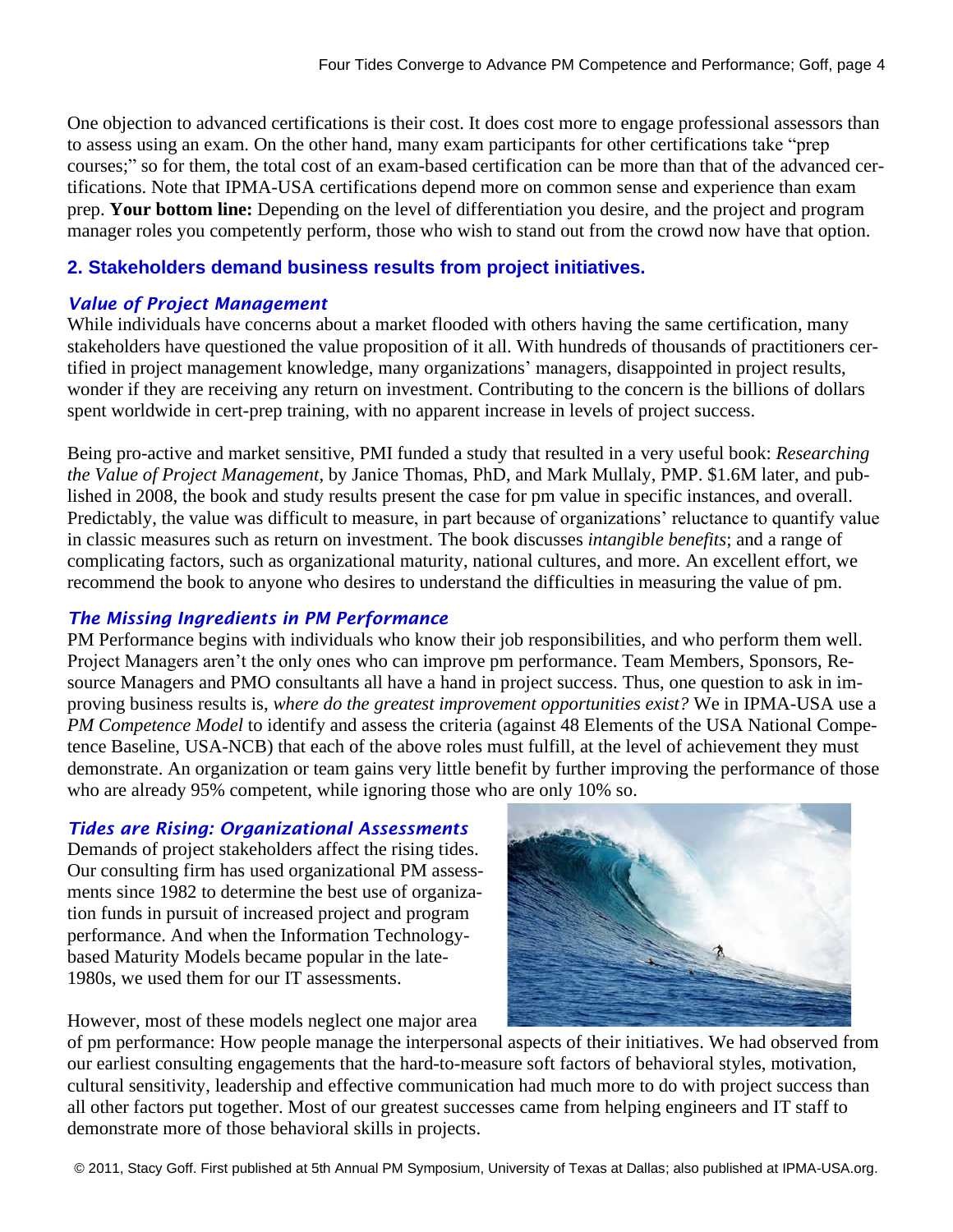OPM3®, PMI's organizational maturity model, has, in its current generation, "matured" into a scalable, effective organizational assessment. And, when we did a bit of research several years ago, we found literally hundreds of similar "maturity" models, all with relative advantages and disadvantages. See our paper from last year's 4<sup>th</sup> Annual UTD Symposium for comparisons, including mention of PRO (Performance Rated Organization<sup>5</sup>) and IPMA Delta, two unique organizational assessments. One reason for their uniqueness: Each certifies an organization as performing, or mature at a certain level.

You cannot improve performance just by training your project managers in project management. Project Stakeholders who are searching for improved performance will benefit from organizational assessments that evaluate every role—every part of your organization must support every one of your projects, and an organizational assessment is the best way to help assure that you achieve that status. In fact, a frequent finding in such assessments is that you waste your resources if you continue to merely retrain your PMs: The best use of funds for training and coaching in most organizations *is often 2-4 levels up from the team*.

# **3. Executives weigh in about the most important PM skills and competences.**

# *Juried Research Reveals Executive Expectations About PM Qualifications*

In a brave move that demonstrates clear leadership, PMI published a remarkable paper in the February, 2011 issue of the *PM Journal: PMP Certification as a Core Competency: Necessary But Not Sufficient*, by Jo Ann Starkweather and Deborah H. Stevenson (both PhDs at Northeastern State University, in Oklahoma). Although focused on Information Technology (IT), the results are relatively transferable to other areas. They compared what IT PM recruiters look for with what IT Executives really want. The essence of their findings: The recruiters tend to look at education and a PMP. IT Executives, on the other hand, seek behavioral skills, communication skills and relevant experience.

We have coached Executives in the prerequisites to PM performance for years, and this published research now exposes our secret truth for all practitioners, recruiters and executives: Entry level certifications are good for establishing a common taxonomy for learning, plus some common terminology; and they are not sufficient for project or program performance. *Darn! Our secret is now out!* In fact, it is out in two publications: The team also published their research in the *IPMA Journal of Project Management* in the 7/2010 edition. The IPMA paper highlighted additional factors of interest to the audiences of the IPMA Journal.

IPMA and IPMA-USA assess the factors that are essential to pm performance; this is why we emphasize Behavioral and Contextual competence elements in certifying project and program managers. But the study implications include several more key insights that signal the shifting tides:

- Recruiters appear to be out of touch with their market needs. Either that, or they are merely recruiting based on factors that are easy to measure, rather than what their customers seek.
- Savvy IT Executives know what they want in their project managers, and understand the dimensions that tend to increase project success, and those that have little impact.
- By publishing this revealing paper, PMI not only understands the situation, but is moving to help its audience to do so—so we will all embrace the needed changes—as they are arriving.
- Despite the lament of those who proclaim the PgMP "Is too difficult," the path forward for the PMP, we think, includes more rigor, and more elements to be assessed—especially the most important ones in achieving project success.

#### *Distinguishing Project Success and Organization Success*

Executive interest in factors that increase project success is not new, but the number of Execs demanding them is rapidly increasing. We wrote an article in 2006, *Let's Cure "The Dumbing Down of Project Management*", in which we lamented the competence shortfall of many project practitioners.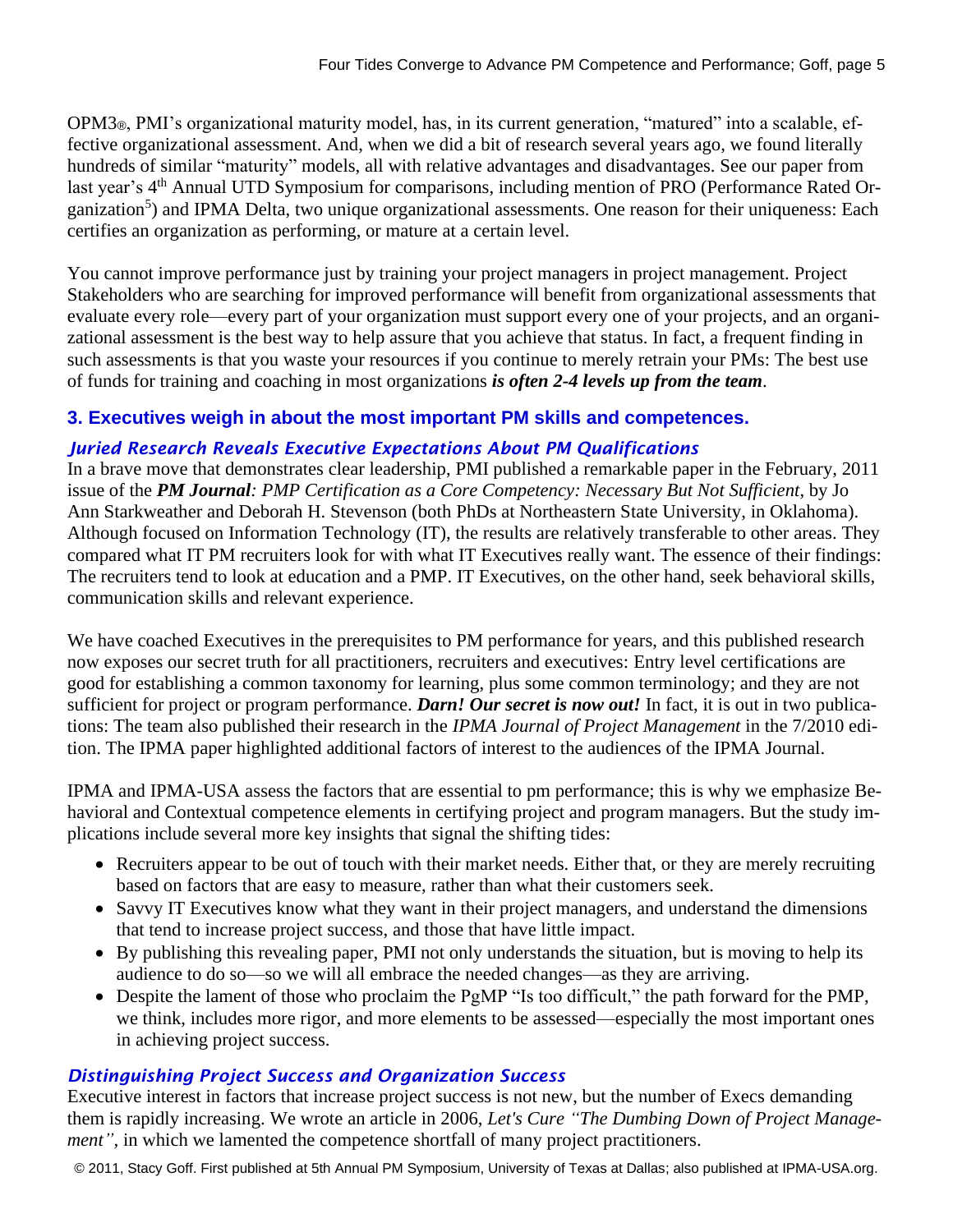We cited Executives' growing disdain for the practice of pm. We are now seeing a sea change: Instead of blaming the practice, they are more carefully selecting their talent, *seeking those who will perform*. Those who will benefit from this sea change are you who can demonstrate the factors Executives prioritized in the two Journal articles. Or, you who achieve advanced pm certifications that emphasize those traits.

Key among those traits is the ability not just to manage "triple constraints," but to assure organization benefits from projects. Benefit realization has always been central in our own training, coaching and pm methodology topics. Newly discovered by others, this competence resonates like the roar of the ocean. And while customer satisfaction was once thought to be a myth of the quality movements of the 1980s, it is now the marching order of most project sponsors. Project team empowerment, said by many to be a hallucination, is a fact of life for high-performing project teams. Lastly, although Return on Investment was cited in the *Value of PM* study as difficult to prove, it has seen a tidal wave of demand. Among other business measures, of course. All in the process of moving project management forward.

#### **4. Government Agencies see the need for demonstrated PM performance.**

This increased interest in getting measurable results from projects and programs is not limited to businesses. Government agencies at all levels see the need, and are acting to improve their pm performance. This is especially important in the current economy where the majority of new jobs seem to be in government, and few of the recent "stimulus" projects are truly "shovel ready." In many cases the entire "first half" of the project has not yet been done. Add the fact that only a small minority of practicing project managers truly understand how to manage the "fuzzy front end" of a project—the part that can be most important in assuring both project and organization success. Starting projects efficiently and effectively is a treasured competence for agencies that wish to avoid project performance undertow. Demands for performance extends to Managers.

In all levels of government, city, county, state and federal, Managers are truly learning to "do more with less." We see many stellar examples where they are, for example, carefully looking at pm learning, not just training (see our article, *Closing the Gap Between PM Training and PM Performance*<sup>6</sup>). They are re-evaluating their processes and methods, discarding those that do not scale or work well. They are using organizational pm assessments to invest in the opportunities that will do the most good for the least cost. Interestingly, they are also taking more control over gigantic projects that were formerly turned over to consultancies and contractors—and failed.

#### *Performance Competence Standards—Made in the USA*

While performance has always been an important topic in Government, most people don't know that Performance Competence was conceived and established by the US Army. It was further developed by the nations of Australia, New Zealand and South Africa, when legislators realized it was a key to developing their countries' economies, and harnessing their vast amount of talent. Australia worked with IPMA Member Association AIPM, Australia Institute of Project Management, to establish a Performance Competence Assessment baseline and assessment process for project managers. Today, practitioners in all professions and disciplines (including project managers) in those countries must demonstrate their performance competence against a range of elements and criteria—to professional assessors.

GAPPS evolved from the successes of this program, spreading the pm performance approach, and standardizing it. The Global Alliance for Project Performance Standards,<sup>7</sup> of which IPMA is a member, IPMA-USA is a founding member, and PMI was initially a member, consists of not-for-profit national professional PM associations, corporations, government agencies, and universities. To date, GAPPS has established global standards for the performance competence assessment of Project Managers, Senior Project Managers, Program Managers and Senior Program Managers. Next, they will work on a standard for Project Sponsors. IPMA-USA uses this global standard, together with the ICB® IPMA Competence Baseline, to assess and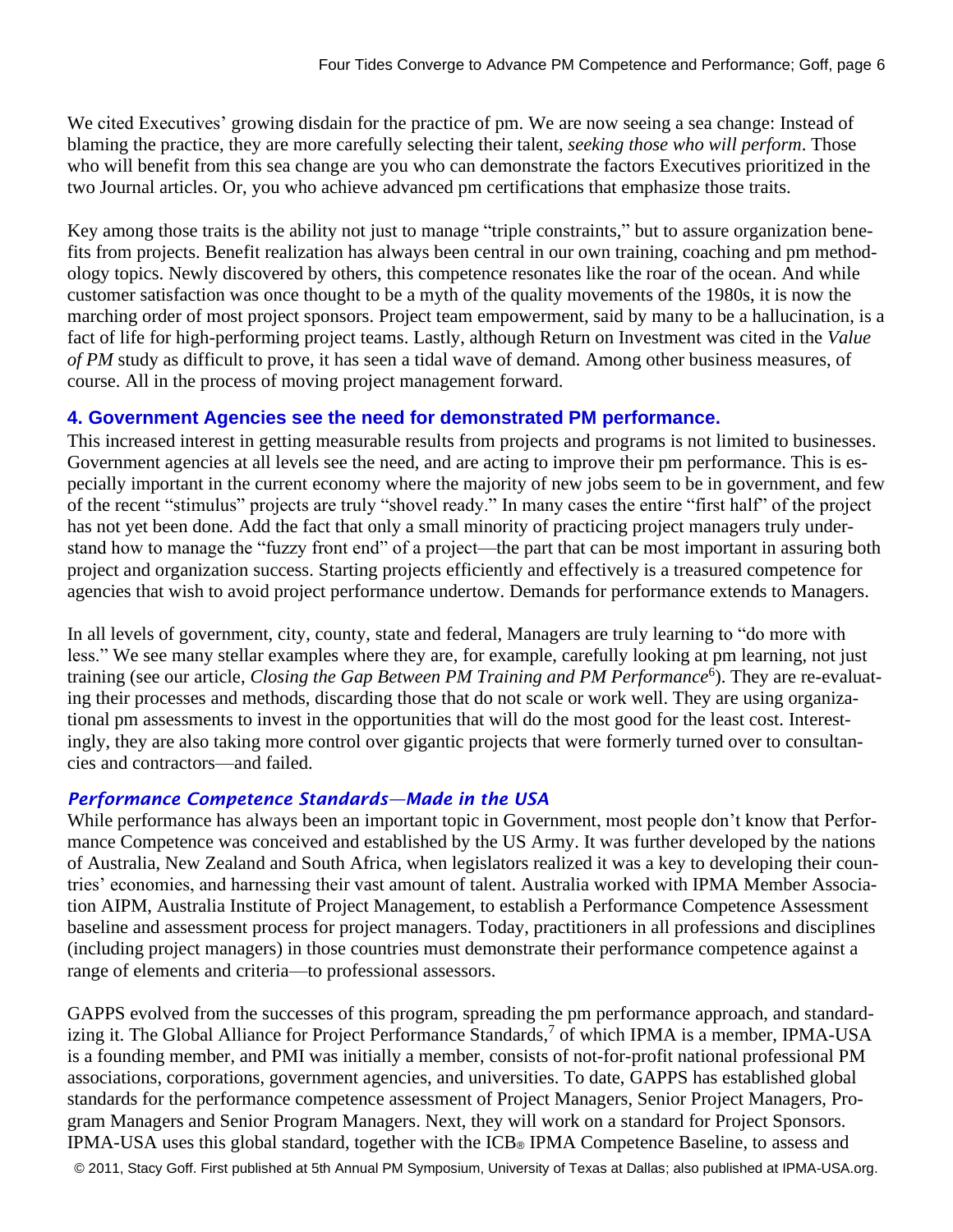certify the range of roles in our advanced pm certification suite. And here is another way Performance Competence Standards are made in the USA: The USA's William Duncan, the primary author of the original PMBOK® Guide, is also a primary contributor to the GAPPS set of standards.

#### *IPMA-USA Publishes a Research Report on FAC-P/PM Competency*

Over the last two years, an IPMA-USA team worked with USA Federal government officials across multiple agencies to explore the strengths and opportunities in one federal certification for Program and Project Management, FAC-P/PM. Among the purposes of the FAC-P/PM program is to overcome a common situation, faced by many organizations in the USA today. Peter R. Orszag, in an OMB Memorandum for Heads of Executive Departments and Agencies, said on June 28, 2010: *"Federal Information Technology (IT) projects*  too often cost more than they should, take longer than necessary to deploy, and deliver solutions that do not *meet our business needs."*

The IPMA-USA team's report, "…researched and written by Dr. Brent Hansen, Dr. Morgan Henrie, Timothy Jaques, and Michael O'Brochta, offers US Government Officials a roadmap to improve this situation. We think the US Government is already far ahead of many other organizations, including many enterprises: With this program they have embraced a competence-based approach that goes beyond exam-based testing of pm knowledge. Further, the FAC-P/PM program targets levels of competence at specific roles, as has IPMA and IPMA-USA." The *Moving Government Forward* report is available for download at the IPMA-USA website.<sup>8</sup> The report recognizes the progress made in program and project management in the US Government; it cites findings and recommendations for acceleration of the program, and improvement of results.

#### **Summary: Taking appropriate actions.**

We have described the four tides; they began small, but are now converging; they may form a riptide:

- 1) Today's pm practitioner's need for differentiation in a tough market;
- 2) Stakeholders' demands for business results from projects and programs;
- 3) Executives' insistence on project managers with needed skills and competences; and
- 4) Government agency actions to improve pm performance to continue serving their populace.

This is a challenging time, and both our profession and our practitioners must synch (get with the program) or swim. Treading water will not help; wave after wave of changing demands will overcome the strongest holdout. **The good news** is that most pm practitioners who have been working in a variety of projects for at least 3-5 years are, in fact, competent and performing, at some level. **The bad news**: You just can't easily prove it. But how else can you differentiate yourself from the other 500,000+ people who have a certification in project management? Especially when an ever-increasing number of your peers are earning advanced certifications as a Project Manager, as a Senior Project Manager, as a Program Manager or as a Senior Program Manager? Sorry, but the process *is* more rigorous than an exam-based certification.

#### *Re-Positioning of the PMP Exam*

While these four tides are increasing in intensity, we observe PMI leadership taking appropriate actions. We applaud them for their actions. Continuously improving the quality and validity of the PMP exam since the mid-90s, they also began tightening the prerequisites in the early 2000s', added new wording, requiring that the prerequisite experience involved "leading and managing project tasks." In most people's interpretation, this could be done by a team member who was responsible for work packages. And now, in the latest round of changes, as shown in at least one of the two guiding documents, as of Fall 2010, your experience must explicitly include leading and managing *projects*. The is increasing, and that is good. Another positioning change is more far-reaching: Adding behavioral skills questions to the exam, as of August 31, 2011.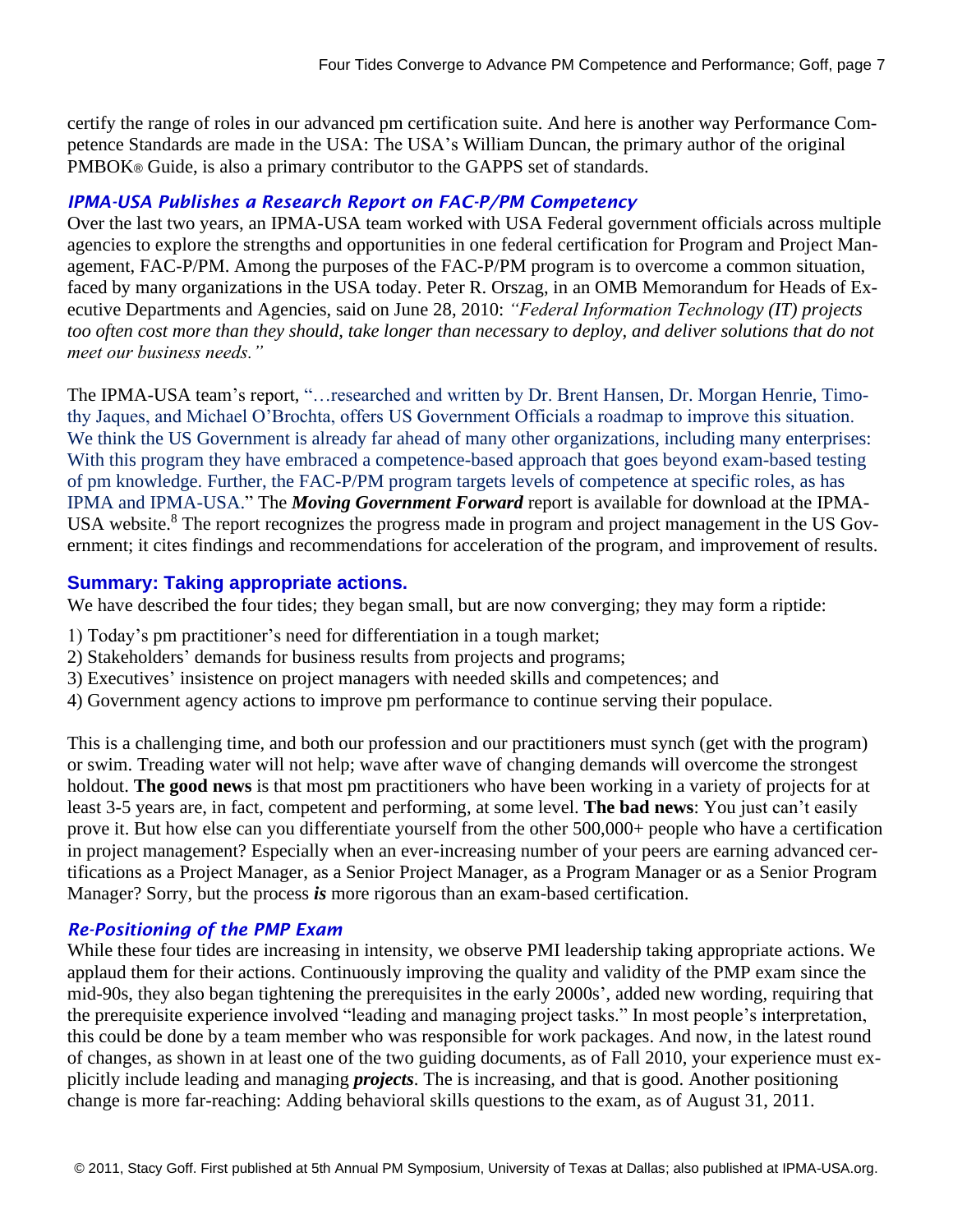This action may have its roots in a Cooperative Agreement between PMI and IPMA in 2003; the organizations shared information about their certification programs. The sharing included IPMA's professionallyassessed, competence-based certification system, and its assessment of Behavioral and Contextual competences, in addition to technical ones. Soon after, PMI initiated the project to produce the *Project Manager*  Competency Development Framework, 2<sup>nd</sup> Edition (the author also participated in and contributed to that project). This useful work established a performance competence baseline targeted to PMPs. Its introduction cites the need for ongoing competence development by those who have passed the PMP exam. The framework includes an equal number of behavioral performance criteria as it does technical criteria, a major change in thinking. Is this a foundation for a new, advanced version of a PMP? Who knows! Nevertheless, this is a useful document for any practitioner who wishes to improve your pm performance.

Figure 2 below, from our presentation (not in the Symposium paper), shows our observation of the key events in the progression of the PMP exam since its origin in the early 1980s. Explanation of the key steps, which appear at the top of the chart, and roughly relate to the timeline at the chart bottom, was part of our presentation, and is another paper all by itself. And indeed, there are many other events that are noteworthy in the upward progression; we have just noted those that relate to the responsiveness of PMI to the rising tides. Of greatest importance is the rise in rigor over time; in our opinion, the rate of rise is increasing. This presents another key insight for all those currently holding this certification in project management: It is increasingly easier to keep it (through renewals) than to earn it. We'd call that a very smart business strategy!



**Figure 2: PMP rigor progression with key events**

The left scale of the chart extends only to Medium Rigor. The Advanced Certifications, discussed earlier, *begin* with Medium Rigor, and move upward from there. See the chart on page 3 of this paper for the full perspective. But many in the market, for now, seem to be somewhat happy with low-to-medium rigor PM certification. We believe this will change over time, because, as we have reported, individuals, stakeholders, executives and government agencies are demanding more than knowledge, and more than exam-taking from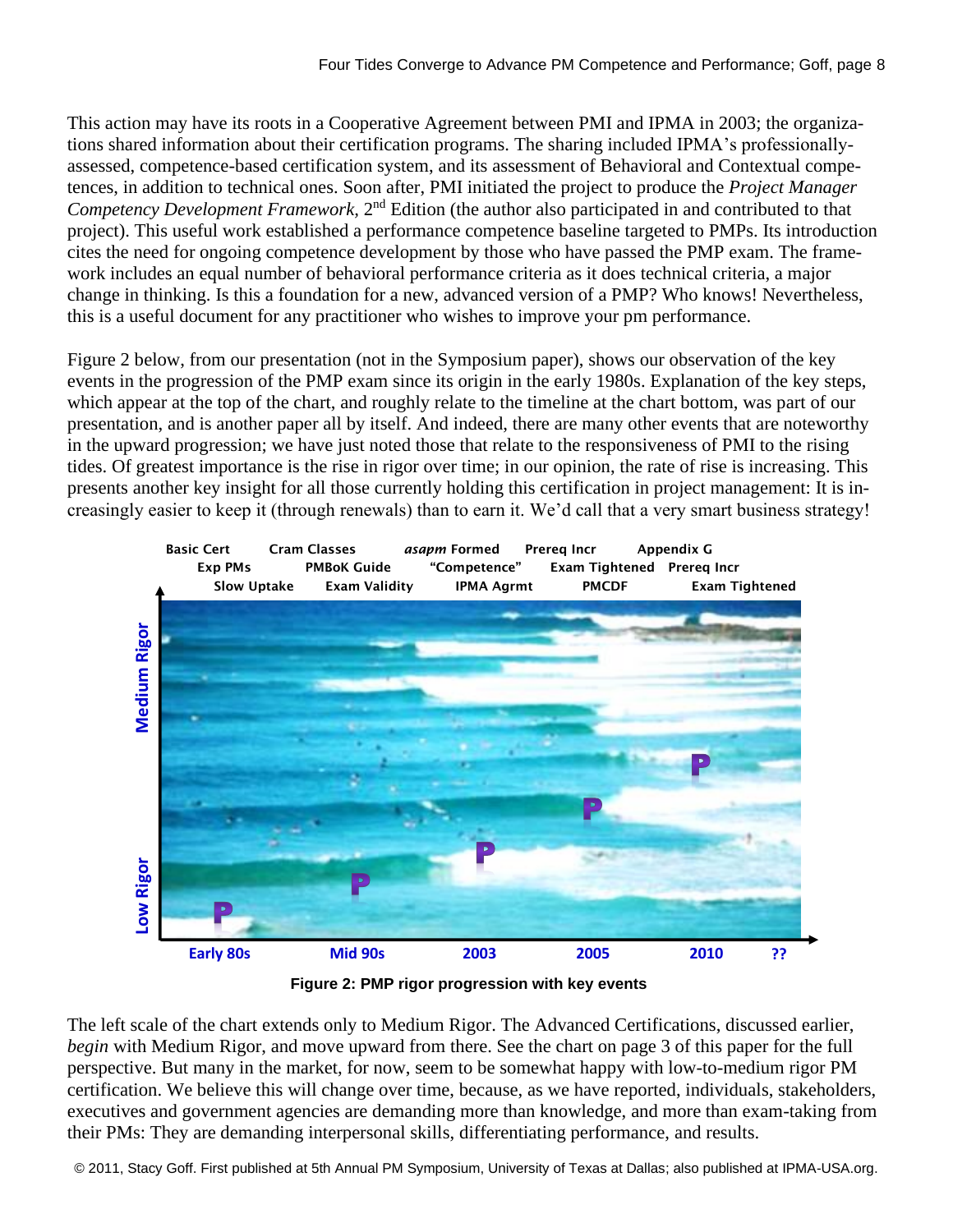# *Risks and Rewards of Tide Surfing*

There are risks with the bold new PMP requirements. As usually happens when a new exam is introduced, many people try to "beat the deadline," getting certified before the new, tougher exam goes live. Both Enterprises and training organizations probably remember the last major exam change, when the frenzy to take the old exam before the new one emerged "sucked all the oxygen out of the room," and drained training budgets for the following year. But such are the challenges of beneficial change.

And this will not be the last tide: We suspect that the outcome of the *Value of PM* study will prompt further changes, both in rigor of prerequisites and in more effective assessment, beyond exams. We think the universal minimum for all project and program management stakeholders will grow from a pm body of knowledge into a baseline of competence, and then to a framework for performance. At that time, the certification processes and foundations will be much different than today. And then, when PMI spends another \$1.6M on a fresh study of the value of pm, we will have the proof that executives, project stakeholders and practitioners demand today.

# **About the Author**

**STACY A. GOFF**, *the PM Performance Coach*, has coached and inspired tens of thousands of project and program managers, and hundreds of organizations, on five continents, for over forty years. A Project Management practitioner since 1970 and consultant since 1982, he has also been a strong contributor to professional organizations such as IPMA® and PMI® since 1983.

He is a co-founder and past-president of IPMA-USA, and 2011-2014 Vice President of Marketing & Events for IPMA, the International Project Management Association. In September, 2015, he was named an IPMA Honorary Fellow.

Goff's interest in project competence and performance began with establishing a PM Competency Center for a nuclear power plant in the early 1980s. It continued with international engagements during the 1980s and 90s as he helped organizations assess and improve their pro-

ject and program performance. Today, he coaches, speaks and performs keynote speeches at major projectrelated events. And, he continues to pursue his interest in individual, project team, organization, and national and international PM performance.

Mr. Goff brings a results-oriented approach to Project Management coaching, consulting, and training. His insight for the needed PM Competences, and his delivery of effective training translate to improved project performance. In his working life, he combines his Project experience with sensitivity for the interpersonal skills areas—the human aspects of projects.

In his papers, presentations, workshops or in consulting, he combines his project experience with strategic linkage for all projects and programs. His insights and experience have provided competitive advantage for his clients for over 40 years. His business result: measurably increased **PM Performance.** 

Contact Stacy at +1.719.488.3850, email: Stacy.Goff@gmail.com. His website is https://StacyGoff.com